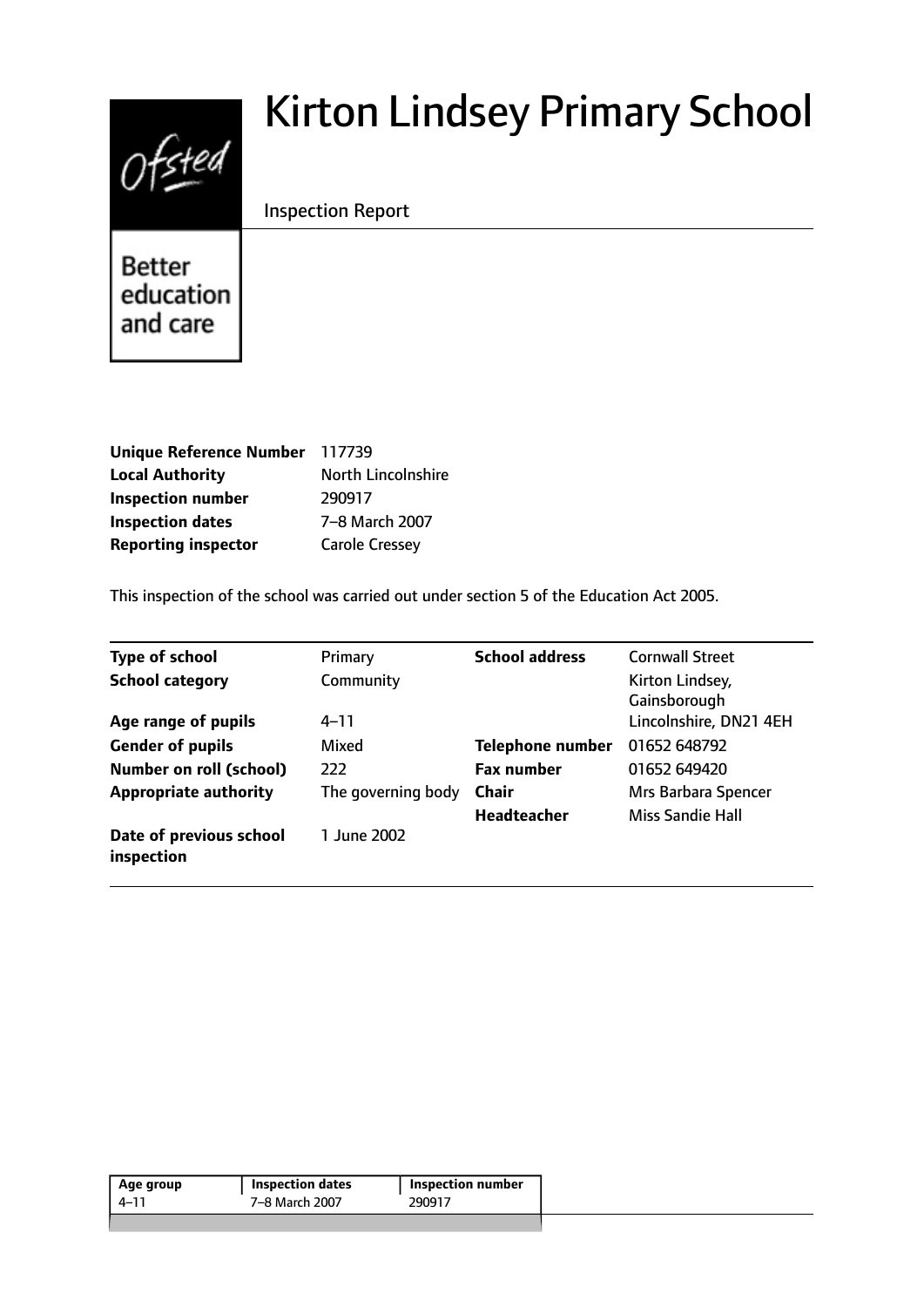© Crown copyright 2007

Website: www.ofsted.gov.uk

This document may be reproduced in whole or in part for non-commercial educational purposes, provided that the information quoted is reproduced without adaptation and the source and date of publication are stated.

Further copies of this report are obtainable from the school. Under the Education Act 2005, the school must provide a copy of this report free of charge to certain categories of people. A charge not exceeding the full cost of reproduction may be made for any other copies supplied.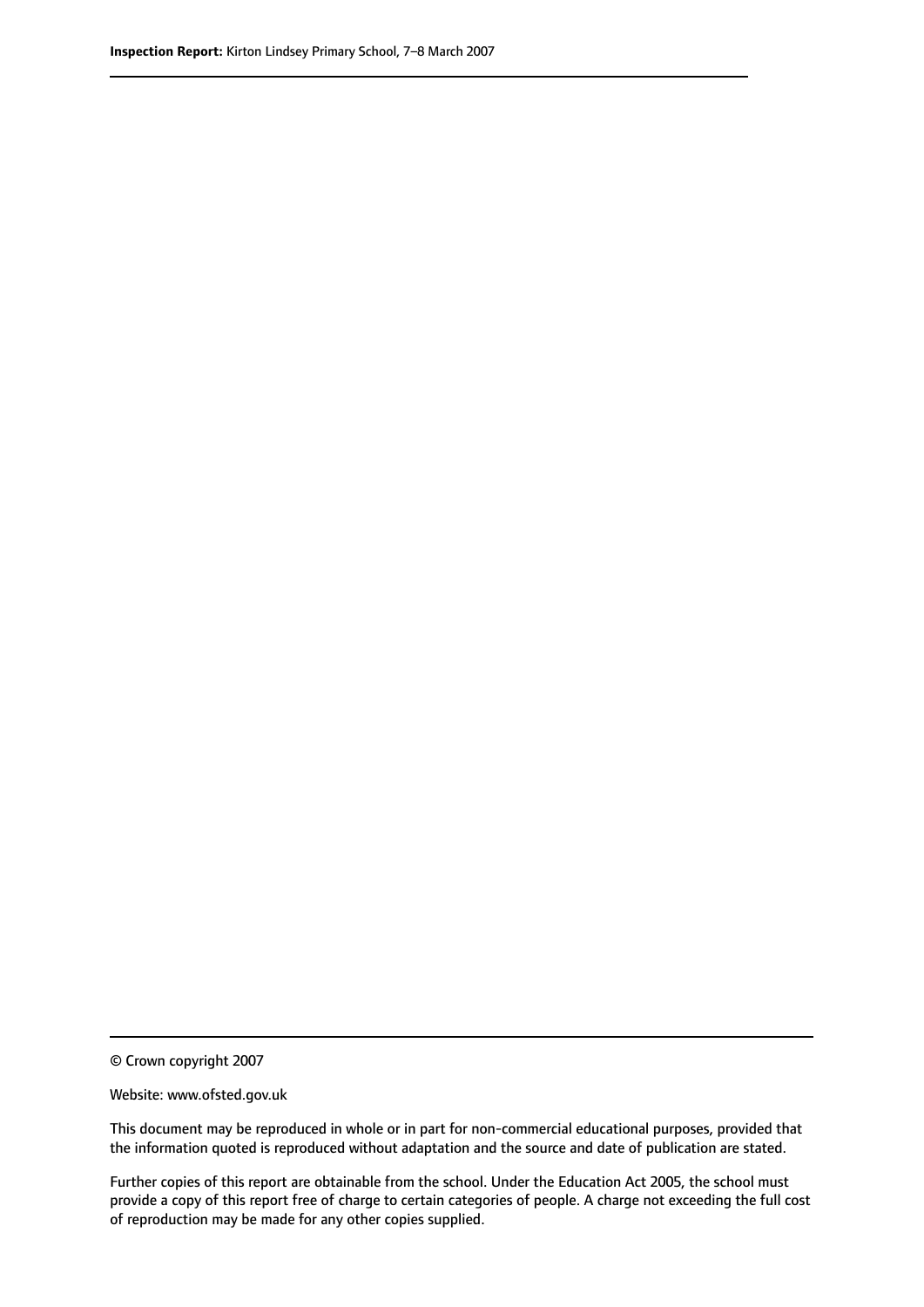# **Introduction**

The inspection was carried out by two Additional Inspectors.

#### **Description of the school**

The school serves a small semi-rural market town. Most pupils come from White British backgrounds; a very small number are from minority ethnic backgrounds and have English as an additional language. There are a small number of children from Traveller families. The school has a higher than average level of mobility due to the new housing projects in the area and to the fact that there is an RAF camp situated in the town. The proportion of pupils who are entitled to free school meals is below average, as is the percentage with learning difficulties and/or disabilities. The attainment of children when they start school is typical for their age.

#### **Key for inspection grades**

| Grade 1 | Outstanding  |
|---------|--------------|
| Grade 2 | Good         |
| Grade 3 | Satisfactory |
| Grade 4 | Inadequate   |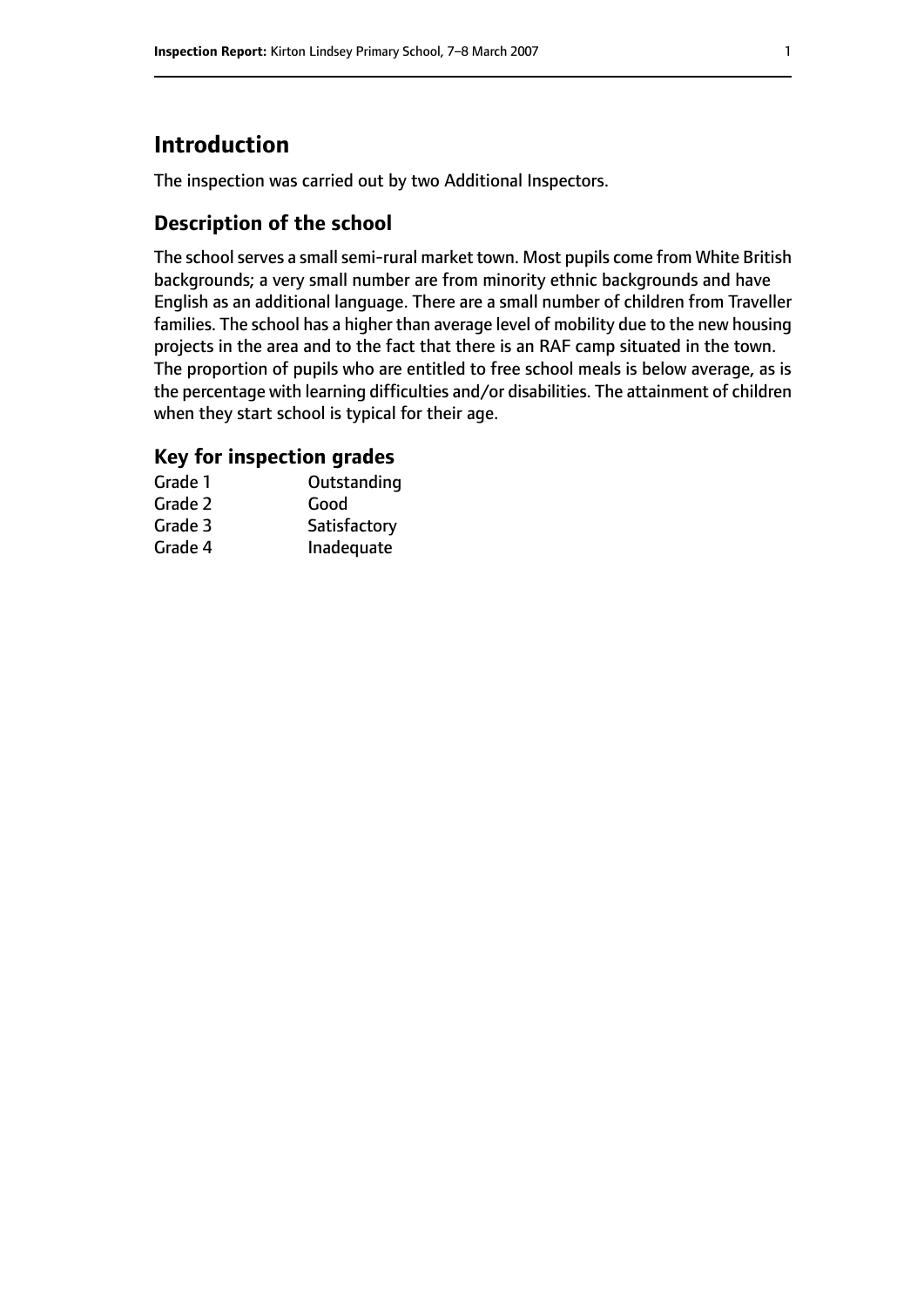# **Overall effectiveness of the school**

#### **Grade: 3**

Kirton Lindsey is a satisfactory school. The school has an accurate insight into its strengths and weaknesses and is aware what needs to be done to raise standards and achievement. However, the rate of improvement, although satisfactory, has been slowed down because of complex staffing issues, fluctuating numbers and a major rebuilding programme. As a result, initiatives to improve provision have not always been fully successful in improving the quality of the school's provision. Whilst a significant minority of parents have concern about the school, particularly behaviour and the effectiveness of the leadership and management, the majority have confidence in the school and are satisfied with the progress their children make and the care they receive. Leadership and management are satisfactory, but the effects of actions taken to raise standards are not monitored closely enough.

Children enter Reception with attainment that is typical for their ages and by the end of Year 6, standards are average in reading, mathematics and science. Standards in writing are below average because boys particularly do not achieve well enough.

Throughout the school, including the Foundation Stage, teaching, curriculum and care are satisfactory. The school supports those pupils with complex disabilities and difficulties well and as a result they make sound progress towards their targets. Relationships are good and lessons are often peppered with good humour and an interesting exchange of ideas. However, there is insufficient good teaching, especially in English, to ensure that all pupils are well-motivated, make good progress and achieve the highest standards they can. Marking and assessments of pupils' work are inconsistent and are not used well enough to plan work that is sufficiently challenging and matched to pupils' abilities, interests and aptitudes. Consequently, underachievement is not always spotted early enough and this results in the pupils concerned not achieving as well as they should, especially in writing.

The vast majority of pupils show positive attitudes, behave appropriately and attend school regularly and punctually. Pupils have a sound understanding of how they can stay healthy, keep themselves and others safe and become responsible and confident members of their community. They are satisfactorily prepared for life beyond school. The school is working well with a variety of organisations, including local schools, to improve its provision. It has made satisfactory improvements since the last inspection and has satisfactory capacity to improve further.

#### **What the school should do to improve further**

- Raise standards and improve pupils' achievement in English, especially writing.
- Ensure that initiatives to raise standards are quickly and consistently implemented across the school and their success evaluated.
- Use the assessment systems to set work at the right level so all lessons challenge and interest all pupils and motivate them to do their best.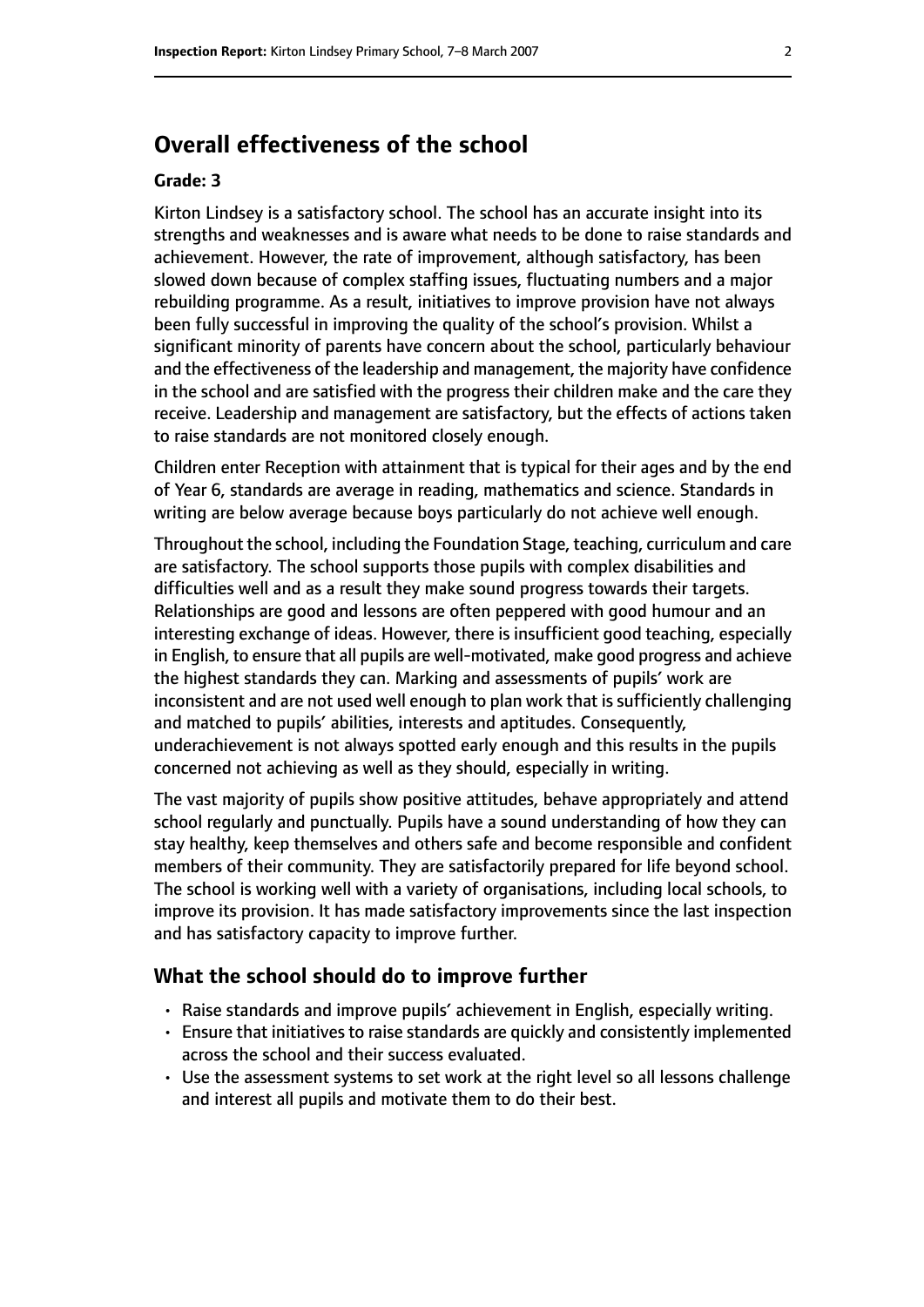# **Achievement and standards**

#### **Grade: 3**

Standards are broadly average and achievement is satisfactory. When children start school in the Reception class, most are attaining the expected standards for their age. They make satisfactory progress and by the time they move into Year 1 the proportion of pupils who attain expected levels is similar to that seen nationally. Pupils continue to make satisfactory progress in Years 1 and 2 and reach average standards. Although the 2006 tests showed standards were significantly above average, assessments at the end of Year 2 are inconsistent and do not always reflect the standards pupils are reaching. School data indicates that standards are broadly average at the start of Year 3.

In the 2006 tests for Year 6, the school did not reach its targets but there were improvements in the achievement of pupils from the previous years. Standards were average for reading, mathematics and science and pupils' achievement was satisfactory. Results in writing were not as good. Standards were below average and too few pupils, particularly boys, reached the higher levels of which they were capable. Pupils with learning difficulties and/or disabilities receive effective support and make satisfactory progress towards their targets. The very few pupils with English as an additional language make satisfactory progress and reach similar standards to their peers. Pupils from Traveller families do not always achieve as well as they could because of gaps in their schooling. Pupils who enter school at times other than in the Reception class usually reach the standards expected for their ages.

# **Personal development and well-being**

#### **Grade: 3**

Pupils' personal development, including their spiritual, moral, social and cultural development, is satisfactory. Pupils feel safe and are secure in the knowledge that adults in school are always ready to help them. Attendance is average and pupils say they enjoy school. Although behaviour is satisfactory, there is a significant minority of pupils whose restless behaviour sometimes interrupts the smooth flow of lessons. The 'play buddies' help to promote safe, enjoyable playtimes.

Pupils have a sound awareness of major faiths but are not so well informed about the diverse cultures in society. Pupils follow the 'golden rules' and clearly know right from wrong. Opportunities for collaborative work and play help to develop satisfactory social skills. An understanding of economic well-being is soundly supported through opportunities for decision-making; for example, through the pupil council and by taking responsibilities around school. These measures also ensure that pupils take an active role within the school community. Pupils know how to follow a healthy lifestyle and enjoy events such as the 'be healthy week'.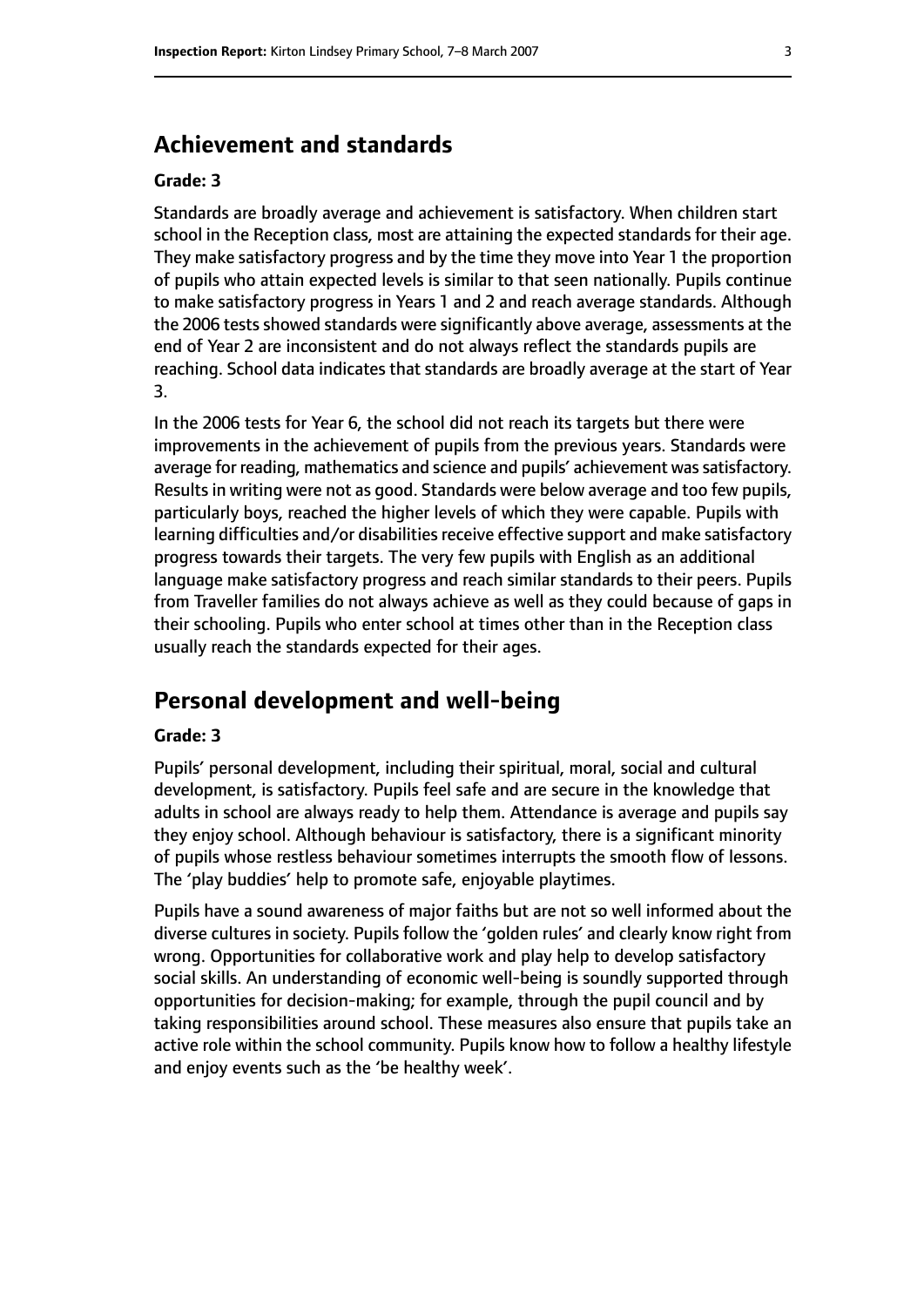# **Quality of provision**

#### **Teaching and learning**

#### **Grade: 3**

Teaching is satisfactory with some good elements. In most lessons, pupils make satisfactory progress but too many lessons do not challenge pupils, particularly those who learn at a faster rate. Teachers are increasingly confident in the teaching of mathematics and science and subjects such as history and art. Many of these lessons use information and communication technology (ICT), drama, visits and visitors to engage learners. Lessons are thought-provoking and not only provide pupils with a body of knowledge but develop their thinking skills and promote their spiritual and cultural development. Pupils say they enjoy these lessons because they are interesting. Lessons in English are not always sufficiently well matched to pupils' attainment levels and often lack challenge for higher attainers. Where this occurs, boys in particular appear bored and are reluctant to take an active part in lessons. Assessment systems, including marking, are not used well enough to plan suitable work for pupils to ensure that they all make the progress of which they are capable.

#### **Curriculum and other activities**

#### **Grade: 3**

The curriculum is satisfactory overall and is enriched by a suitable variety of visits, visitors and clubs. There is a clear emphasis on literacy and numeracy but literacy lessons are not sufficiently well planned to meet the different needs of pupils, particularly boys, to ensure they achieve as well as they can. Special teaching groups are arranged to support pupils who have learning difficulties and/or disabilities. In some cases, these provide good support but on occasions pupils miss parts of other lessons or topics. Pupils who are learning English as an additional language and the Traveller children have extra support from outside specialists and in class. Those who have special gifts or talents have opportunities to extend their learning through attending the summer school at the local college. Strategies for developing personal and social and health education are effective and this leads to a clear understanding of how to maintain healthy lifestyles.

#### **Care, guidance and support**

#### **Grade: 3**

Care, guidance and support are satisfactory. Required child protection, safeguarding and risk assessment procedures are in place. Some parents expressed concern about first aid procedures. At the time of the inspection, the school had trained first aid personnel and effective procedures in place to record and treat minor incidents. Pupils who have learning difficulties and/or disabilities have sensitive and effective support and the staff go to good lengths to secure additional equipment or specialist help to meet individual needs. Effective partnerships with external agencies help to avoid problems that could affect the pupils' education. For example, experts in behaviour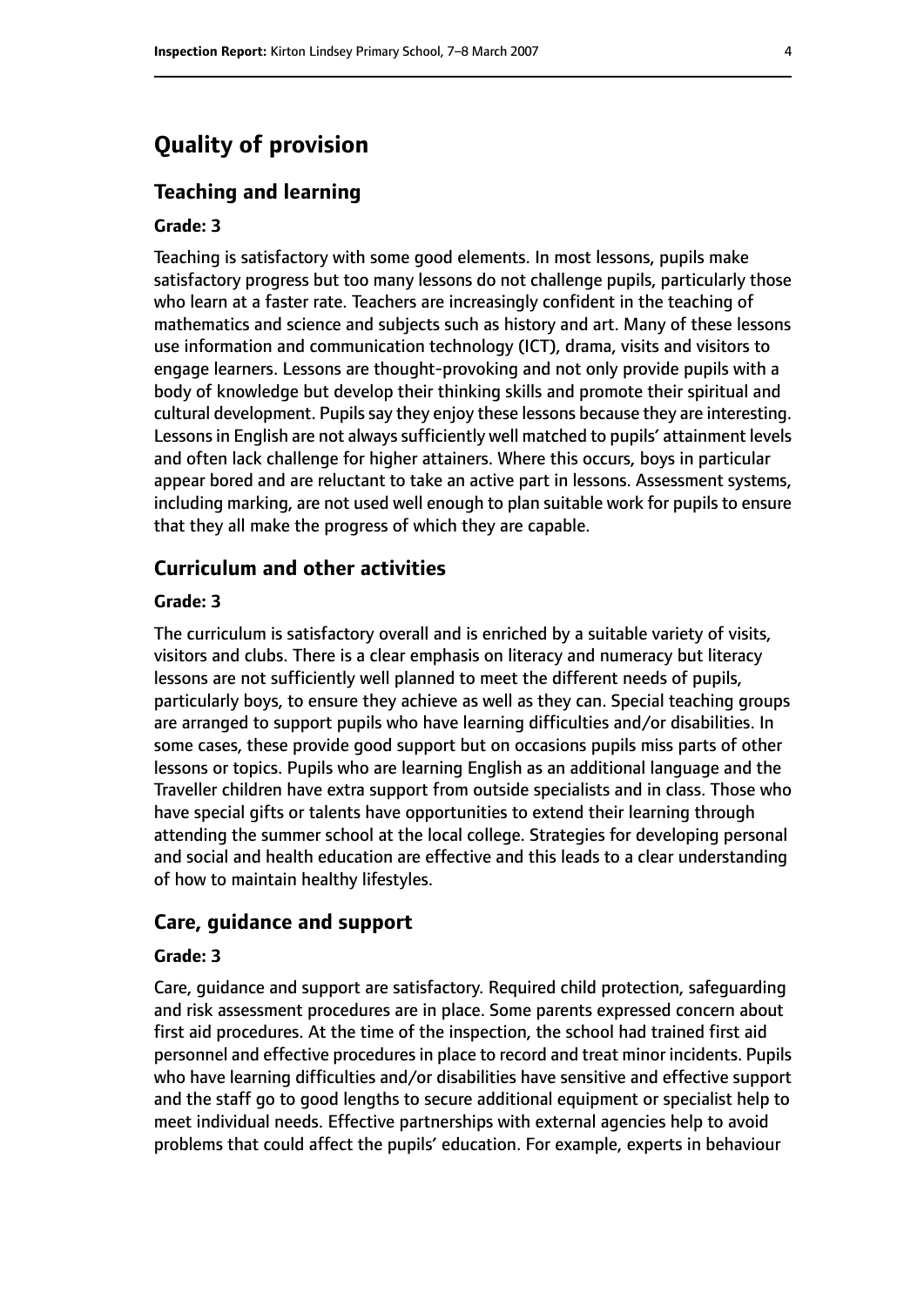management and emotional well-being help pupils to cope with their own feelings and anxieties. Newcomers are welcomed and helped to settle quickly.

The school's systems for tracking pupils' attainment are not yet rigorous enough to ensure that they make the progress of which they are capable. In some classes, pupils have useful advice to help them improve and know how well they are doing in relation to their targets. However, in other classes, the guidance is too general and pupils do not refer to it.

#### **Leadership and management**

#### **Grade: 3**

Leadership and management are satisfactory. Along with a very supportive local authority and an increasingly well informed governing body, leadership has accurately identified what needs to be done to ensure that all pupils make better progress and achieve as well as they can. Test results, the curriculum and teaching have all been monitored and strengths and weaknesses identified accurately. Outside consultants, additional training for staff, partnerships with other schools and colleges and extra support for pupils have all helped to improve behaviour and improve achievement and progress especially in mathematics and science. Strategies to improve standards and achievement in English have not been as successful. This is because there are inconsistencies in the use of assessments and approaches to teaching and the curriculum. A strong partnership between parents, school and governors has been very effective in securing funding to create more spacious and bright surroundings. Leadership and management at all levels do not monitor and evaluate the success of strategies rigorously enough to ensure that standards improve further and all pupils achieve their best in a stimulating and challenging learning environment.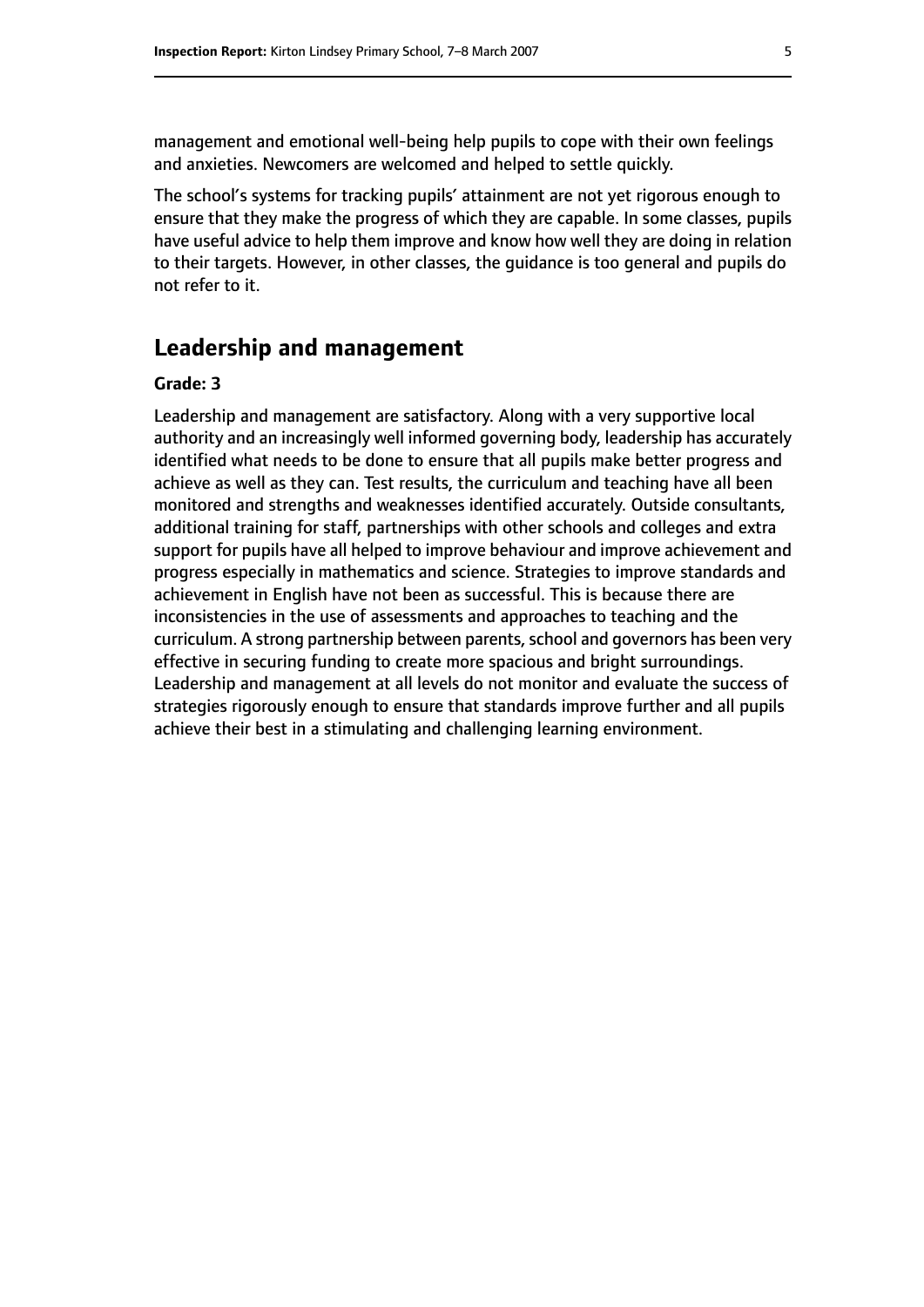**Any complaints about the inspection or the report should be made following the procedures set out inthe guidance 'Complaints about school inspection', whichis available from Ofsted's website: www.ofsted.gov.uk.**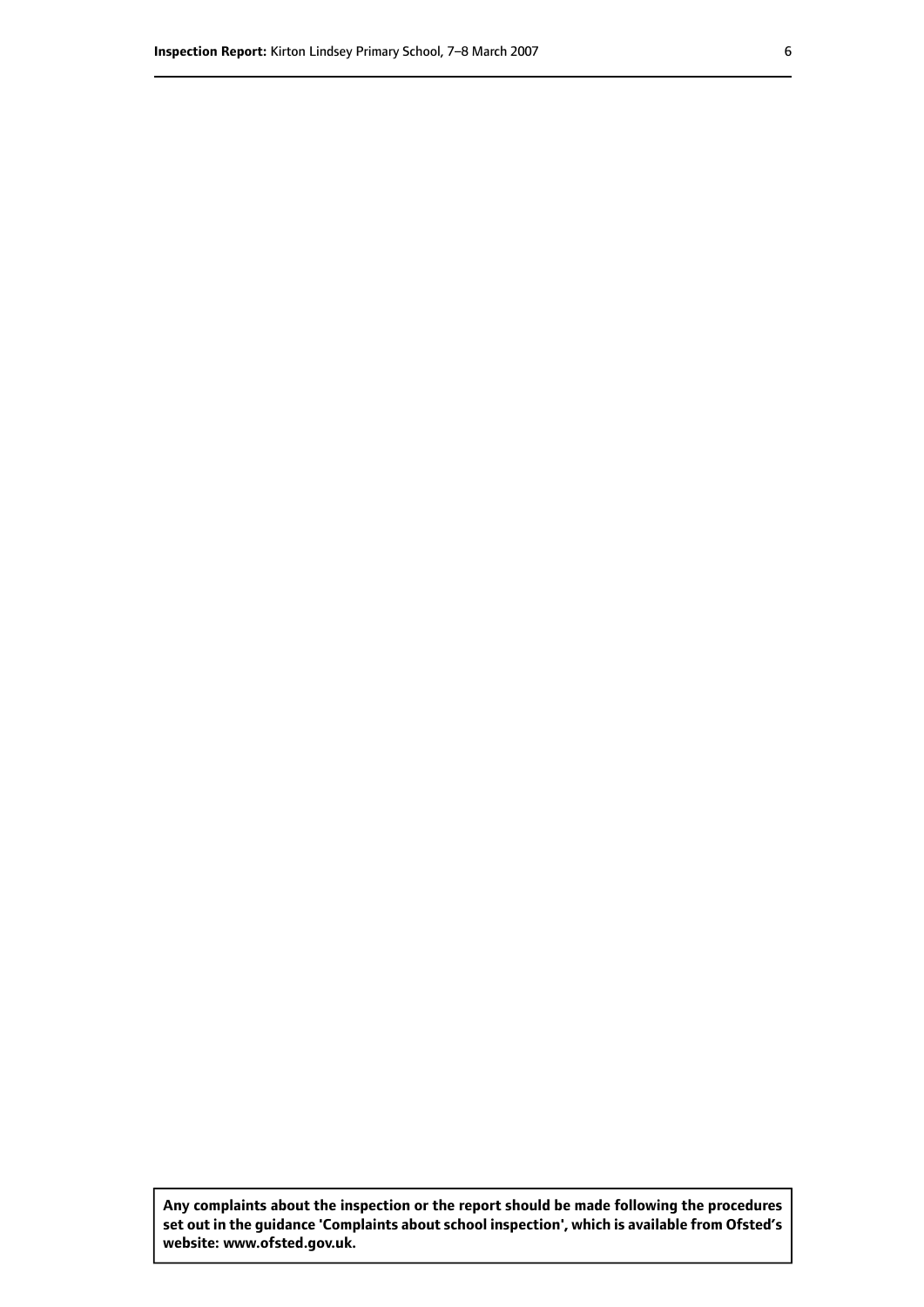# **Inspection judgements**

| Key to judgements: grade 1 is outstanding, grade 2 good, grade 3 satisfactory, and grade 4 | School         |
|--------------------------------------------------------------------------------------------|----------------|
| inadeauate                                                                                 | <b>Overall</b> |

# **Overall effectiveness**

| How effective, efficient and inclusive is the provision of education, integrated<br>care and any extended services in meeting the needs of learners? |     |
|------------------------------------------------------------------------------------------------------------------------------------------------------|-----|
| How well does the school work in partnership with others to promote learners'<br>well-being?                                                         |     |
| The quality and standards in the Foundation Stage                                                                                                    |     |
| The effectiveness of the school's self-evaluation                                                                                                    |     |
| The capacity to make any necessary improvements                                                                                                      |     |
| Effective steps have been taken to promote improvement since the last<br>inspection                                                                  | Yes |

#### **Achievement and standards**

| How well do learners achieve?                                                                               |  |
|-------------------------------------------------------------------------------------------------------------|--|
| The standards <sup>1</sup> reached by learners                                                              |  |
| How well learners make progress, taking account of any significant variations between<br>groups of learners |  |
| How well learners with learning difficulties and disabilities make progress                                 |  |

## **Personal development and well-being**

| How good is the overall personal development and well-being of the<br>learners?                                  |  |
|------------------------------------------------------------------------------------------------------------------|--|
| The extent of learners' spiritual, moral, social and cultural development                                        |  |
| The behaviour of learners                                                                                        |  |
| The attendance of learners                                                                                       |  |
| How well learners enjoy their education                                                                          |  |
| The extent to which learners adopt safe practices                                                                |  |
| The extent to which learners adopt healthy lifestyles                                                            |  |
| The extent to which learners make a positive contribution to the community                                       |  |
| How well learners develop workplace and other skills that will contribute to<br>their future economic well-being |  |

# **The quality of provision**

| $\Box$ How effective are teaching and learning in meeting the full range of the $\Box$<br>  learners' needs?        |  |
|---------------------------------------------------------------------------------------------------------------------|--|
| $\mid$ How well do the curriculum and other activities meet the range of needs<br>$\mid$ and interests of learners? |  |
| How well are learners cared for, guided and supported?                                                              |  |

 $^1$  Grade 1 - Exceptionally and consistently high; Grade 2 - Generally above average with none significantly below average; Grade 3 - Broadly average to below average; Grade 4 - Exceptionally low.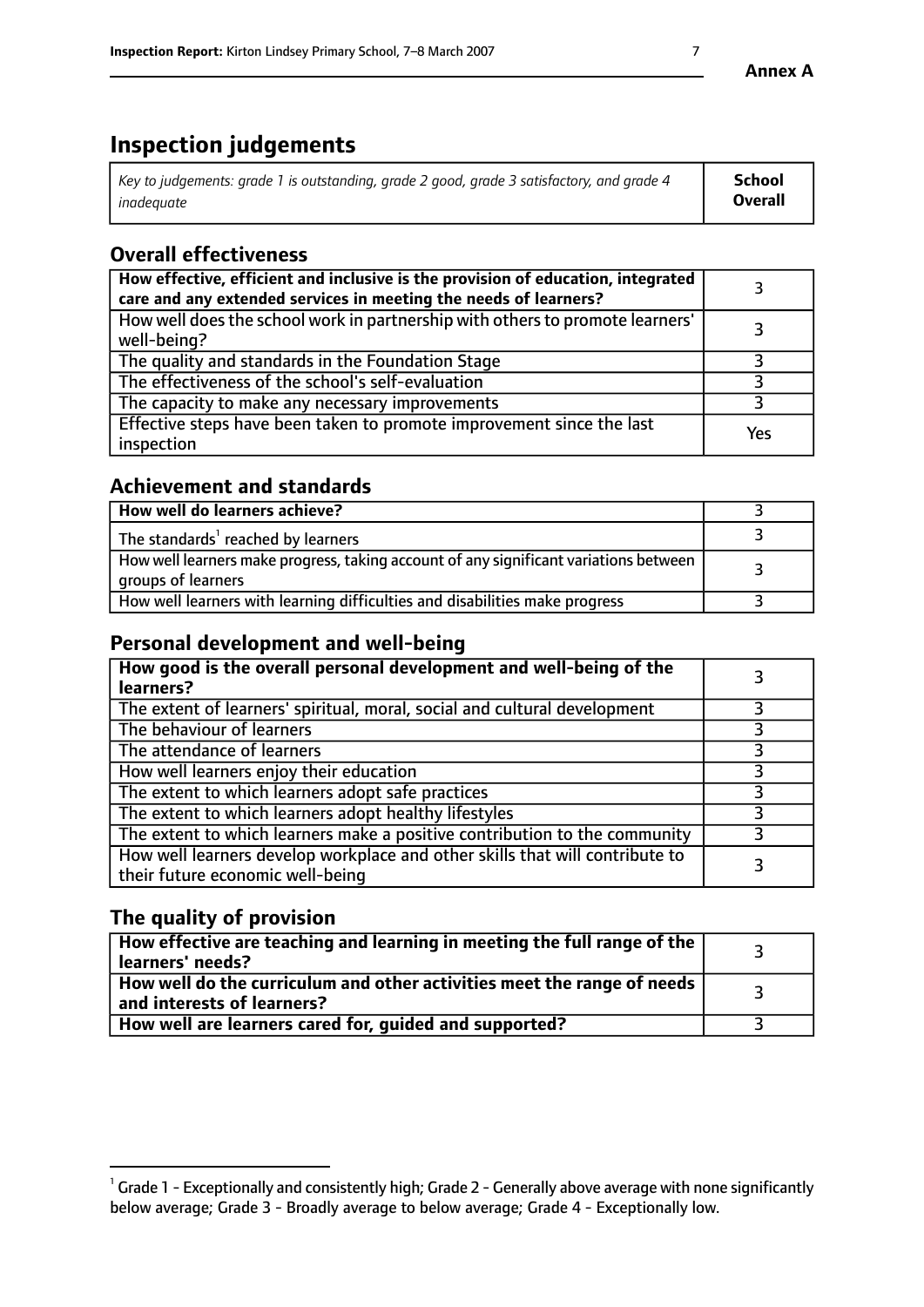#### **Annex A**

# **Leadership and management**

| How effective are leadership and management in raising achievement<br>and supporting all learners?                                              |     |
|-------------------------------------------------------------------------------------------------------------------------------------------------|-----|
| How effectively leaders and managers at all levels set clear direction leading<br>to improvement and promote high quality of care and education |     |
| How effectively performance is monitored, evaluated and improved to meet<br>challenging targets                                                 | 3   |
| How well equality of opportunity is promoted and discrimination tackled so<br>that all learners achieve as well as they can                     |     |
| How effectively and efficiently resources, including staff, are deployed to<br>achieve value for money                                          | З   |
| The extent to which governors and other supervisory boards discharge their<br>responsibilities                                                  | 3   |
| Do procedures for safequarding learners meet current government<br>requirements?                                                                | Yes |
| Does this school require special measures?                                                                                                      | No  |
| Does this school require a notice to improve?                                                                                                   | No  |